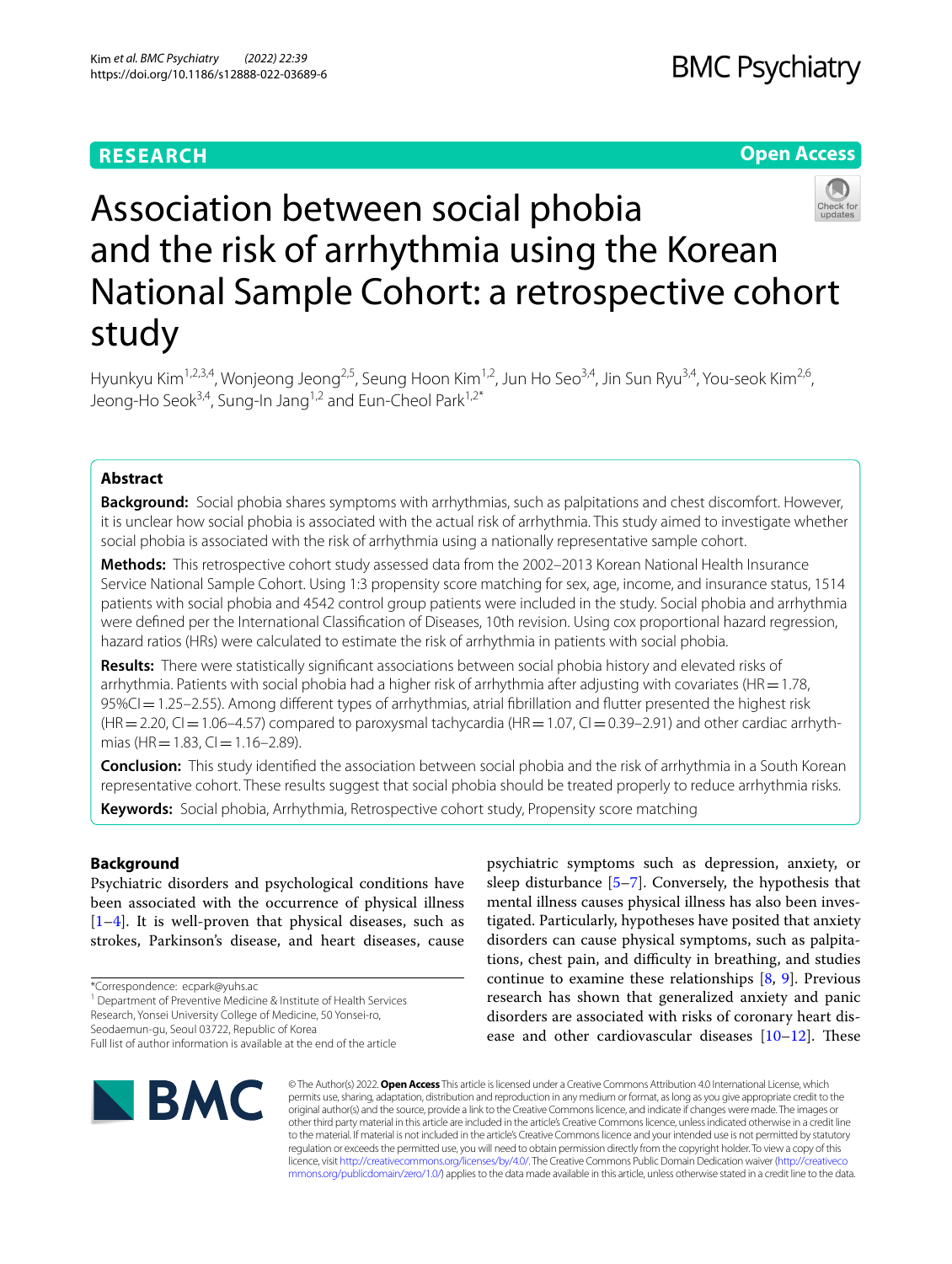studies suggest that further associations between other types of anxiety disorders and physical illnesses might exist.

Among various anxiety disorders, social anxiety disorder or social phobia is one of the most common and distressing conditions, wherein a person feels severe anxiety and associated physical symptoms in social situations [[13,](#page-6-8) [14\]](#page-6-9). Cultural contexts affect the prevalence of this disease; yet, its lifetime prevalence is considered to be higher than 10% [[15–](#page-6-10)[17\]](#page-6-11). However, since these symptoms occur in specifc social situations, many patients simply avoid the same and rarely utilize mental health management or treatment services [\[18\]](#page-6-12). Nevertheless, simply avoiding situations to eliminate experiencing psychological and physiological symptoms does not cure social phobias, for which continuous cognitive behavior therapy, psychotherapy, and medication are required. Among physiological symptoms, many patients with social anxiety disorder have reported experiencing palpitations that feel like arrhythmia. However, studies have not yet determined whether social anxiety disorder causes arrhythmia, necessitating investigation and validation of the same through large-scale cohort studies. Relevant results could serve as the basis for improving treatments for both arrhythmia and social anxiety disorder.

This study aimed to investigate the association between social phobia and risk of arrhythmias, as well as the differences among various types of arrhythmia among patients with social phobia, using Korean nationwide claims data.

## **Methods**

#### **Study population and data**

The data analyzed in this study were acquired from the Korean National Health Insurance Service National Sample Cohort (NHIS-NSC) of 2002 and 2013, from the National Health Insurance Service (NHIS). The Korean NHIS provides researchers with all data of claims collected under the NHIS for academic investigation and policymaking. Since universal healthcare coverage was achieved in 1989, the Korean NHIS has been collecting all claims data from all cases of South Korean medical utilization. Among the 47,851,928 individuals in 2002, 46,605,433 individuals were selected after excluding noncitizens, for constructing the sample cohort. From the full NHIS database, the representative sample cohort was constructed with 1,025,340 individuals, comprising 2.2% of the total South Korean population by random stratifcation [\[19](#page-6-13)]. Participants from the cohort were followed up with and all visiting data were recorded in a database; those who passed away or migrated were excluded. Moreover, those who had sought treatment for social phobias or arrhythmia within a year of the washout period were also excluded, as were individuals diagnosed with arrhythmia within a year of social phobia diagnoses. After exclusion, 1514 individuals were selected as the social phobia group.

The NHIS-NSC database includes information on socioeconomic status and codes from the clinically determined International Classifcation of Diseases, 10th revision (ICD-10). Since we used the de-identifed these data, the need for informed consent was waived by the Institutional Review Board of Yonsei University's Health System (4–2021-0155).

Participants of the social phobia group were then matched with control group participants (who had not been previously diagnosed with social phobia or arrhythmia) via propensity score matching. The propensity score was derived using logistic regression to calculate the probability of social phobia with covariates of sex, age, insurance, and income status. After calculating the propensity score, 1:3 greedy matching was performed using the OneToManyMTCH macro for SAS [[20](#page-6-14)].

#### **Study variables and covariates**

The classification of social phobia was based on the diagnostic ICD-10 codes F40.1. Participants' frst dates of diagnosis with F40.1 by doctors were regarded as the diagnoses dates for social phobia. Participants with ICD-10 codes I47, I48, and I49 were considered to have arrhythmias. For each participant, we identifed the date of diagnosis of arrhythmia or the end of the study period (December 30, 2013) as the fnal follow-up date. Various demographic variables that might afect the occurrence of social phobia or arrhythmia, such as age, sex, social security status, residential region, disability, income status, and the Charlson comorbidity index (CCI), were included in the regression model as covariates. CCI score is the index for assessing the participants' comorbidities which can alter the risk of mortality for use in longitudinal studies. The score was calculated by weighting  $1~\sim 6$ scores for 19 comorbid diseases. The comorbid disease categories included in CCI score consists of myocardial, vascular, pulmonary, endocrine renal, gastrointestinal, cancer/immune and neurologic comorbid diseases [[21\]](#page-7-0). Dementia is the only psychiatric comorbid disease included in the CCI evaluation and categorized into neurologic comorbid disease. We used the ICD-10 codes for each comorbid disease to calculate the CCI score of participants [\[22](#page-7-1)].. Participants were divided into three groups according to their CCI scores:  $0-2$ ,  $3-4$ ,  $\geq 5$ . The diagnoses of diabetes, hypertension, chronic obstructive pulmonary disease (COPD) and hyperthyroidism obtained by using ICD-10 codes were also included in the analysis. Age was divided into seven 10-year groups (0–9, 10–19, 20–29, 30–39, 40–49, 50–59,  $\geq 60$ ) to distinguish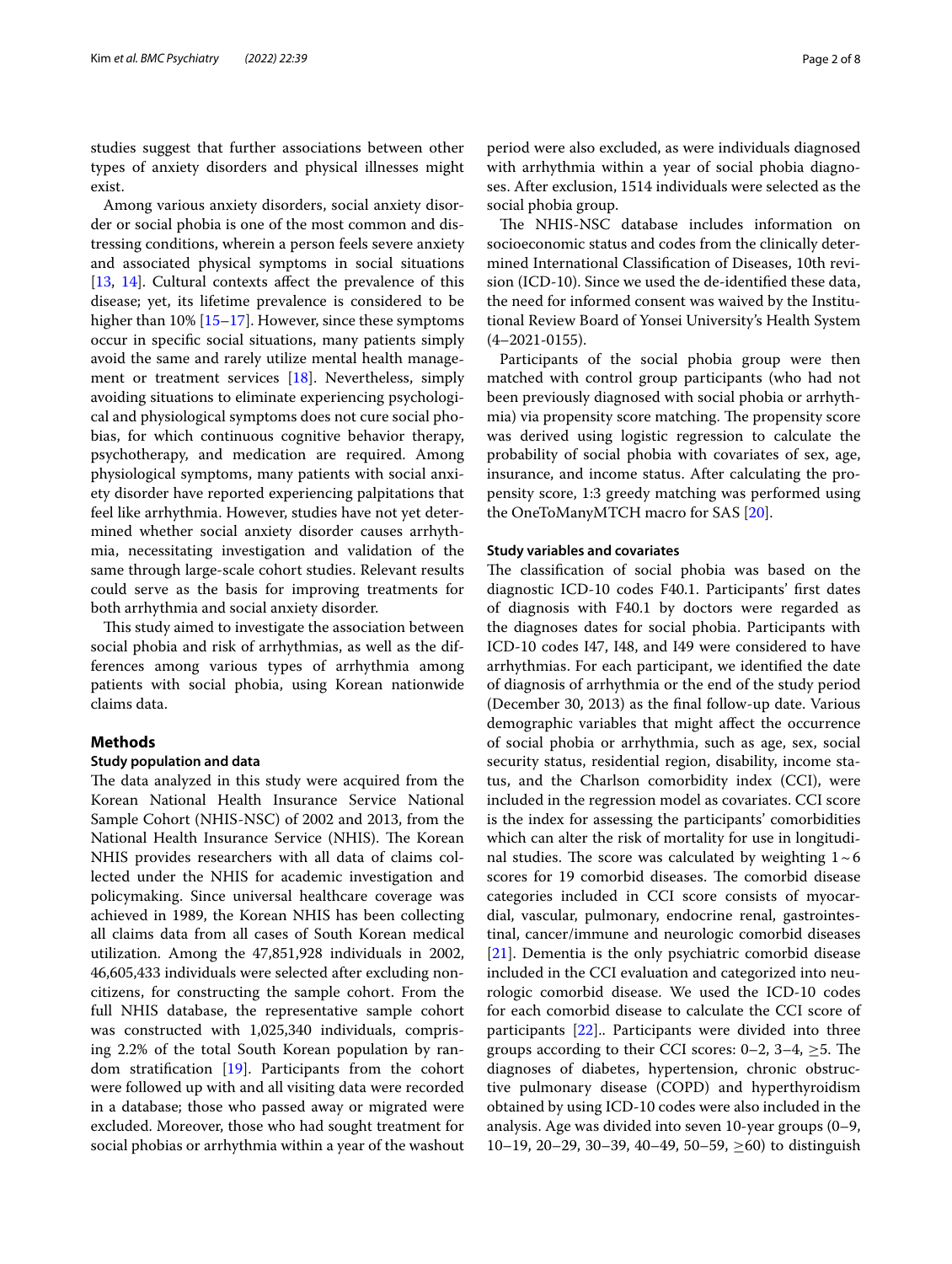between risks of arrhythmias among age groups. Region was divided into three categories according to population density: metropolitan, city, and rural. Social security status was categorized by participants' health insurance status as per the criteria of South Korea's National Health Insurance system within which self-employed or privately employed individuals are covered by National Health Insurance. Medical aid benefciaries consist of individuals who have an income below the government-defned poverty threshold, or disabilities which enable them to receive free inpatient and outpatient care through the government. For the dependent variable subgroup analysis, arrhythmias were sub-grouped into three diferent categories: paroxysmal tachycardia (I47), atrial fbrillation/futter (I48), and other cardiac arrhythmias (I49).

#### **Statistical analysis**

We frst examined the frequencies and percentages of each categorical variable at each participant's baseline, and performed chi squared tests to examine the distribution of arrhythmias according to each variable. Consequently, a Cox proportional hazards model was generated for examining the association between social phobia and the risk of arrhythmia. All Cox proportional hazard models were fully adjusted with the covariates presented in Table [1](#page-3-0). We divided participants with arrhythmia into three groups by their ICD-10 codes, and included as the outcome variables comparing to patients without arrhythmia in Cox model to investigate the risk of each type of arrhythmia. Social phobia history as exposure variable and all other covariates and were included in the analysis. Kaplan–Meier survival curves were used to compare survival rates among the groups. The results were presented as hazard ratios (HRs) with 95% confdence intervals (95% CIs) to compare the risk of arrhythmia. All analyses were conducted using the SAS software version 9.4 (SAS Institute, Cary, North Carolina, USA), and R version 4.0.3. Statistical signifcance was determined by a two-tailed test with a *p* value of 0.05 as the threshold.

#### **Results**

The sample's baseline characteristics are presented in Table [1](#page-3-0). A total of 6056 participants were included in the analysis, with 3.1% of them diagnosed with arrhythmia. The chi-squared test showed no statistical difference in the prevalence of arrhythmia between groups divided by the diagnosis of social phobia. Further, gender, social security status, region, disability, and income were also not associated with arrhythmia. Contrastingly, the univariate analyses revealed that age, hypertension, diabetes, and CCI had statistically signifcant efects on the risk of arrhythmia.

Table [2](#page-4-0) shows the results of the survival analysis using the Cox proportional hazards regression model. Unlike results from the univariate analysis, individuals with social phobia had 1.78 times higher risks of arrhythmia after adjusting with covariates ( $HR = 1.78$ , 95%  $CI = 1.25 - 2.55$ ). Hypertension was also a statistically signifcant factor afecting the risk of arrhythmia  $(HR = 3.50, 95\% \text{ CI} = 2.46 - 5.00)$ , as was hyperthyroidism (HR = 1.87,  $95\%CI = 1.15-3.04$ ). In contrast, gender, social security status, region, disability, diabetes, COPD, and income were not associated with the risk of arrhythmia. The results of the Kaplan–Meier curves for the sample are shown in Fig. [1.](#page-5-0) Participants with social phobia showed lower survival probability without arrhythmia as compared to those without social phobia.

After subgrouping arrhythmia into three groups by ICD-10 codes, atrial fbrillation and futter (I47) showed the highest risk of arrhythmia  $(HR=2.20, 95\%)$  $CI = = 1.06 - 4.57$ ) as compared to Paroxysmal tachycardia (I48, HR = 1.07, 95% CI = 0.39–2.91) and other cardiac arrhythmias (I49, HR=1.83, 95% CI=1.16-2.89) (Table [3\)](#page-5-1).

#### **Discussion**

This longitudinal study found that diagnoses of social phobia are associated with elevated risks of arrhythmia among a South Korean national sample. Furthermore, among the types of arrhythmias, atrial fbrillation and futter were most signifcantly associated with social phobias.

To our knowledge, this study is the frst to investigate the association between social phobia and the risk of arrhythmia in a nationwide sample. Few previous studies have attempted to establish the connection between anxiety disorders and arrhythmia, and their results have generally agreed with ours. For instance, a study with a three-year follow-up period suggested that phobic anxiety was associated with ventricular arrhythmias (Odds ratio = 1.40) [ $23$ ]. Several studies have revealed that anxiety after cardiac intervention or surgery is associated with an elevated risk of arrhythmia [\[24](#page-7-3), [25](#page-7-4)]. However, no study has investigated the relationship between social phobia and arrhythmia. Only a few studies have examined the relationship between social phobia and other cardiac diseases [\[26](#page-7-5)], but their variables were limited to hypertension. The lack of research on phobia is could be due to the underestimation of the disease by patients and clinicians. Patients with social phobia tend to avoid situations that provoke their anxiety symptoms, potentially reducing their intentions to seek proper treatment such as cognitive behavior therapy or medication. Similarly, clinicians and researchers might underestimate social phobia because it is regarded as a less severe condition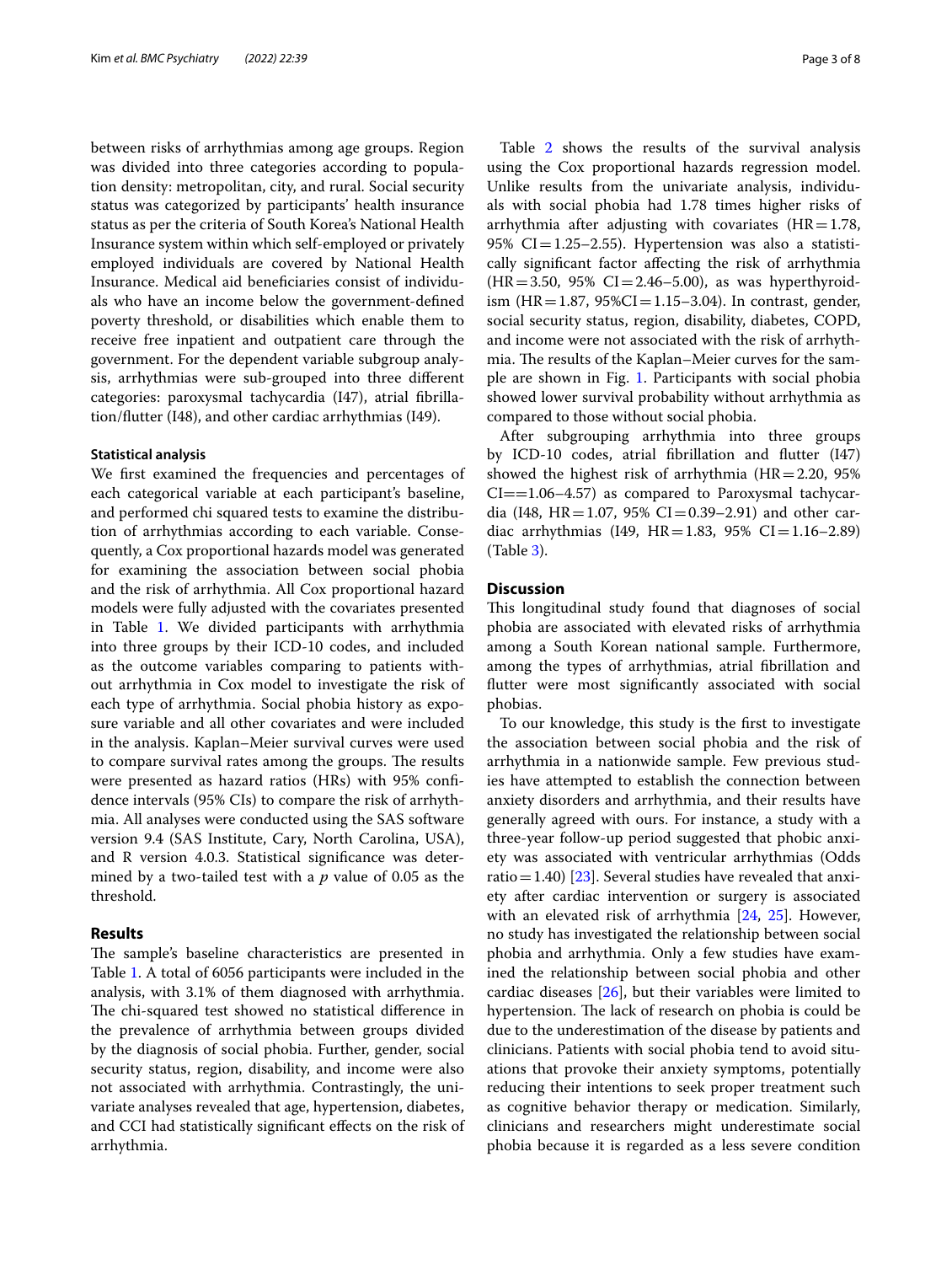|                        | <b>Total</b> |         | <b>Social Phobia</b> |        |      |        | P-value  | <b>Risk of Arrhythmia</b> |        |      |        | P-value  |
|------------------------|--------------|---------|----------------------|--------|------|--------|----------|---------------------------|--------|------|--------|----------|
|                        |              |         | Yes                  |        | No   |        |          | Yes                       |        | No   |        |          |
|                        | 6056         | (100.0) | 1514                 | (25.0) | 4542 | (75.0) |          | 185                       | (3.1)  | 5871 | (96.9) |          |
| Social phobia          |              |         |                      |        |      |        |          |                           |        |      |        | 0.698    |
| Yes                    | 1514         | (25.0)  |                      |        |      |        |          | 44                        | (2.9)  | 1470 | (97.1) |          |
| No                     | 4542         | (75.0)  |                      |        |      |        |          | 141                       | (3.1)  | 4401 | (96.9) |          |
| Gender                 |              |         |                      |        |      |        | 1.000    |                           |        |      |        | 0.635    |
| Male                   | 3268         | (54.0)  | 817                  | (25.0) | 2451 | (75.0) |          | 103                       | (3.2)  | 3165 | (96.8) |          |
| Female                 | 2788         | (46.0)  | 697                  | (25.0) | 2091 | (75.0) |          | 82                        | (2.9)  | 2706 | (97.1) |          |
| Age                    |              |         |                      |        |      |        | 0.7079   |                           |        |      |        | < 0.0001 |
| $0 - 9$                | 496          | (8.2)   | 124                  | (25.0) | 372  | (75.0) |          | 3                         | (0.6)  | 493  | (99.4) |          |
| $10 - 19$              | 1712         | (28.3)  | 452                  | (26.4) | 1260 | (73.6) |          | 27                        | (1.6)  | 1685 | (98.4) |          |
| $20 - 29$              | 1556         | (25.7)  | 365                  | (23.5) | 1191 | (76.5) |          | 48                        | (3.1)  | 1508 | (96.9) |          |
| $30 - 39$              | 1284         | (21.2)  | 321                  | (25.0) | 963  | (75.0) |          | 40                        | (3.1)  | 1244 | (96.9) |          |
| $40 - 49$              | 696          | (11.5)  | 174                  | (25.0) | 522  | (75.0) |          | 42                        | (6.0)  | 654  | (94.0) |          |
| $50 - 59$              | 212          | (3.5)   | 53                   | (25.0) | 159  | (75.0) |          | 13                        | (6.1)  | 199  | (93.9) |          |
| $\geq 60$              | 100          | (1.7)   | 25                   | (25.0) | 75   | (75.0) |          | 12                        | (12.0) | 88   | (88.0) |          |
| <b>Social Security</b> |              |         |                      |        |      |        | 1.000    |                           |        |      |        | 0.8458   |
| Health Insurance       | 5968         | (98.5)  | 1492                 | (25.0) | 4476 | (75.0) |          | 182                       | (3.0)  | 5786 | (97.0) |          |
| Medical Aid            | 88           | (1.5)   | 22                   | (25.0) | 66   | (75.0) |          | 3                         | (3.4)  | 85   | (96.6) |          |
| Region                 |              |         |                      |        |      |        | 0.0001   |                           |        |      |        | 0.5237   |
| Metropolitan           | 2638         | (43.6)  | 666                  | (25.2) | 1972 | (74.8) |          | 82                        | (3.1)  | 2556 | (96.9) |          |
| City                   | 1713         | (28.3)  | 479                  | (28.0) | 1234 | (72.0) |          | 46                        | (2.7)  | 1667 | (97.3) |          |
| Rural                  | 1705         | (28.2)  | 369                  | (21.6) | 1336 | (78.4) |          | 57                        | (3.3)  | 1648 | (96.7) |          |
| <b>Disability</b>      |              |         |                      |        |      |        | 0.1097   |                           |        |      |        | 0.6491   |
| Yes                    | 76           | (1.3)   | 13                   | (17.1) | 63   | (82.9) |          | 3                         | (3.9)  | 73   | (96.1) |          |
| <b>No</b>              | 5980         | (98.7)  | 1501                 | (25.1) | 4479 | (74.9) |          | 182                       | (3.0)  | 5798 | (97.0) |          |
| Income                 |              |         |                      |        |      |        | 0.0648   |                           |        |      |        | 0.6238   |
| Low                    | 647          | (10.7)  | 185                  | (28.6) | 462  | (71.4) |          | 21                        | (3.2)  | 626  | (96.8) |          |
| Middle                 | 2381         | (39.3)  | 596                  | (25.0) | 1785 | (75.0) |          | 78                        | (3.3)  | 2303 | (96.7) |          |
| High                   | 3028         | (50.0)  | 733                  | (24.2) | 2295 | (75.8) |          | 86                        | (2.8)  | 2942 | (97.2) |          |
| Hypertension           |              |         |                      |        |      |        | < 0.0001 |                           |        |      |        | < 0.0001 |
| Yes                    | 850          | (14.0)  | 259                  | (30.5) | 591  | (69.5) |          | 81                        | (9.5)  | 769  | (90.5) |          |
| <b>No</b>              | 5206         | (86.0)  | 1255                 | (24.1) | 3951 | (75.9) |          | 104                       | (2.0)  | 5102 | (98.0) |          |
| <b>Diabetes</b>        |              |         |                      |        |      |        | 0.6514   |                           |        |      |        | 0.0009   |
| Yes                    | 393          | (6.5)   | 102                  | (26.0) | 291  | (74.0) |          | 23                        | (5.9)  | 370  | (94.1) |          |
| <b>No</b>              | 5663         | (93.5)  | 1412                 | (24.9) | 4251 | (75.1) |          | 162                       | (2.9)  | 5501 | (97.1) |          |
| COPD                   |              |         |                      |        |      |        | < 0.0001 |                           |        |      |        | 0.0622   |
| Yes                    | 2963         | (48.9)  | 815                  | (27.5) | 2148 | (72.5) |          | 103                       | (3.5)  | 2860 | (96.5) |          |
| <b>No</b>              | 3093         | (51.1)  | 699                  | (22.6) | 2394 | (77.4) |          | 82                        | (2.7)  | 3011 | (97.3) |          |
| Hyperthyroidism        |              |         |                      |        |      |        | < 0.0001 |                           |        |      |        | < 0.0001 |

<span id="page-3-0"></span>**Table 1** Baseline characteristics of the study population and the results of chi-square test with the Social phobia history and risk of arrhythmia

Values are presented as number (%). *COPD* Chronic obstructive pulmonary disease, *CCI* Charlson Comorbidity Index

Yes 270 (4.5) 105 (38.9) 165 (61.1) 20 (7.4) 250 (92.6) No 5786 (95.5) 1409 (24.4) 4377 (75.6) 165 (2.9) 5621 (97.1)

0–2 4249 (70.2) 979 (23.0) 3270 (77.0) 91 (2.1) 4158 (97.9) 3–4 1476 (24.4) 429 (29.1) 1047 (70.9) 68 (4.6) 1408 (95.4)  $≥5$  331 (5.5) 106 (32.0) 225 (68.0) 26 (7.9) 305 (92.1)

**CCI**  $< 0.0001$   $< 0.0001$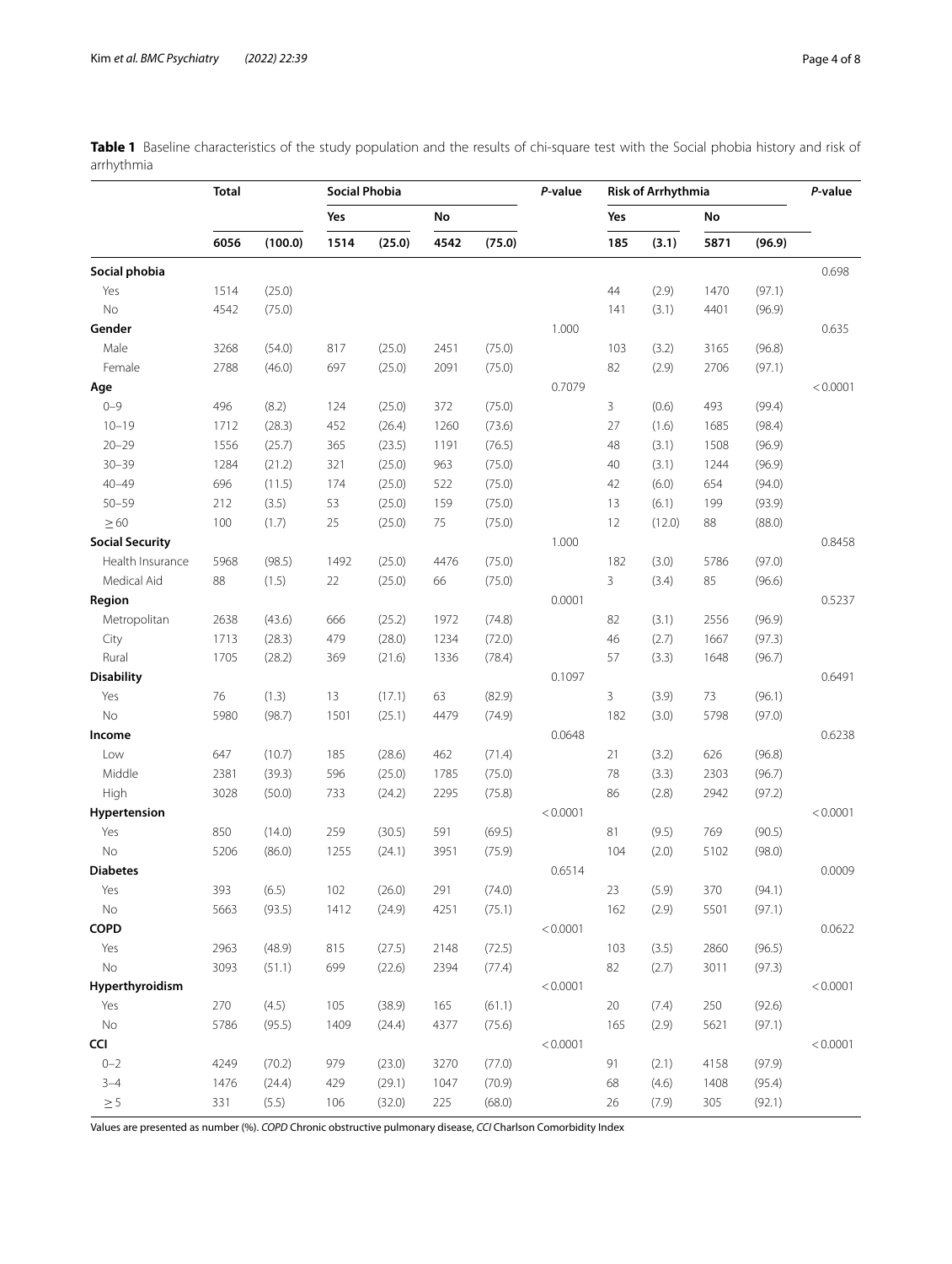<span id="page-4-0"></span>**Table 2** Results of the Cox Proportional Hazard Regression analysis on the association between social phobia and the risk of Arrhythmia

| <b>Variables</b>       | <b>Risk of Arrhythmia</b> |        |                          |       |          |  |  |  |  |  |
|------------------------|---------------------------|--------|--------------------------|-------|----------|--|--|--|--|--|
|                        | ΗR                        | 95% CI | P-value                  |       |          |  |  |  |  |  |
| <b>Social Phobia</b>   |                           |        |                          |       |          |  |  |  |  |  |
| Yes                    | 1.78                      | (1.25) |                          | 2.55) | 0.0016   |  |  |  |  |  |
| No                     | 1.00                      |        |                          |       |          |  |  |  |  |  |
| Gender                 |                           |        |                          |       |          |  |  |  |  |  |
| Male                   | 1.00                      |        |                          |       |          |  |  |  |  |  |
| Female                 | 0.91                      | (0.67) |                          | 1.23) | 0.5382   |  |  |  |  |  |
| Age                    |                           |        |                          |       |          |  |  |  |  |  |
| $0 - 9$                | 0.30                      | (0.09) |                          | 0.97) | 0.0440   |  |  |  |  |  |
| $10 - 19$              | 0.65                      | (0.40) |                          | 1.05) | 0.0797   |  |  |  |  |  |
| $20 - 29$              | 1.00                      |        |                          |       |          |  |  |  |  |  |
| $30 - 39$              | 0.81                      | (0.53) | $\overline{\phantom{0}}$ | 1.24) | 0.3313   |  |  |  |  |  |
| $40 - 49$              | 1.16                      | (0.73) |                          | 1.83) | 0.5380   |  |  |  |  |  |
| $50 - 59$              | 0.87                      | (0.45) |                          | 1.69) | 0.6785   |  |  |  |  |  |
| $\geq 60$              | 1.52                      | (0.73) |                          | 3.15) | 0.2624   |  |  |  |  |  |
| <b>Social Security</b> |                           |        |                          |       |          |  |  |  |  |  |
| Health Insurance       | 1.00                      |        |                          |       |          |  |  |  |  |  |
| Medical Aid            | 1.22                      | (0.35) |                          | 4.26  | 0.7526   |  |  |  |  |  |
| Region                 |                           |        |                          |       |          |  |  |  |  |  |
| Metropolitan           | 1.00                      |        |                          |       |          |  |  |  |  |  |
| City                   | 0.82                      | (0.57) |                          | 1.18) | 0.2913   |  |  |  |  |  |
| Rural                  | 0.99                      | (0.70) |                          | 1.39) | 0.9378   |  |  |  |  |  |
| <b>Disability</b>      |                           |        |                          |       |          |  |  |  |  |  |
| Yes                    | 0.73                      | (0.23) |                          | 2.34) | 0.5983   |  |  |  |  |  |
| No                     | 1.00                      |        |                          |       |          |  |  |  |  |  |
| Income                 |                           |        |                          |       |          |  |  |  |  |  |
| Low                    | 1.00                      |        |                          |       |          |  |  |  |  |  |
| Middle                 | 1.01                      | (0.61) |                          | 1.70) | 0.9574   |  |  |  |  |  |
| High                   | 0.82                      | (0.49) |                          | 1.38) | 0.4517   |  |  |  |  |  |
| <b>Hypertension</b>    |                           |        |                          |       |          |  |  |  |  |  |
| Yes                    | 3.50                      | (2.46) |                          | 5.00) | < 0.0001 |  |  |  |  |  |
| N <sub>o</sub>         | 1.00                      |        |                          |       |          |  |  |  |  |  |
| <b>Diabetes</b>        |                           |        |                          |       |          |  |  |  |  |  |
| Yes                    | 0.81                      | (0.51) |                          | 1.30) | 0.3852   |  |  |  |  |  |
| No                     | 1.00                      |        |                          |       |          |  |  |  |  |  |
| <b>COPD</b>            |                           |        |                          |       |          |  |  |  |  |  |
| Yes                    | 0.98                      | (0.70) |                          | 1.37) | 0.9081   |  |  |  |  |  |
| No                     | 1.00                      |        |                          |       |          |  |  |  |  |  |
| Hyperthyroidism        |                           |        |                          |       |          |  |  |  |  |  |
| Yes                    | 1.87                      | (1.15) |                          | 3.04) | 0.0113   |  |  |  |  |  |
| No                     | 1.00                      |        |                          |       |          |  |  |  |  |  |
| <b>CCI</b>             |                           |        |                          |       |          |  |  |  |  |  |
| $0 - 2$                | 1.00                      |        |                          |       |          |  |  |  |  |  |
| $3 - 4$                | 1.54                      | (1.07) |                          | 2.23) | 0.0214   |  |  |  |  |  |
| $\geq$ 5               | 1.61                      | (0.94) |                          | 2.74) | 0.0805   |  |  |  |  |  |

All variables were included in Cox proportional hazard model. *COPD* Chronic obstructive pulmonary disease, *HR* Hazard ratio, *CI* confdence interval, *CCI* Charlson Comorbidity Index

as compared to severe depression or bipolar disorders. However, as our results suggest, social phobia might afect serious physiological conditions, including arrhythmia. Thus, proper treatment for patients with social phobia with comprehensive education and applied research should be provided to reduce any relevant complications.

How social anxiety afects the emergence of arrhythmia could not be determined; however, several possible hypotheses exist. The results of our subgroup analysis suggest that social phobia or anxiety are associated with higher risks of arrhythmias. The dependent subgroup analysis showed that atrial fbrillation and futter had the highest and most statistically significant hazard ratios associated with social phobia history. Atrial fbrillation is more prevalent among older age groups; thus, aging is considered as one of the risk factors for atrial fbrillation [[27,](#page-7-6) [28\]](#page-7-7). Higher heart rates and overstimulation of the sympathetic nervous system might produce early aging or structural changes of the heart, which can induce atrial fbrillation or other arrhythmias. Moreover, anxiety could alter the autonomic nervous system and induce a diferent pattern of sympathetic activity which can increase the risk of arrhythmia [\[29](#page-7-8), [30\]](#page-7-9). Another hypothesis is that patients with anxiety might recognize or detect heart symptoms earlier than others. Thus, their diagnoses of cardiac diseases could be higher than those of individuals without anxiety [\[31](#page-7-10)]. Patients with anxiety disorders usually have symptoms of palpitation or chest discomfort; moreover, they tend to visit clinics to test their physical conditions, which might increase the diagnosis rate of arrhythmia among such anxious. Further research should investigate the mechanisms linking social phobia and arrhythmias.

This study has several limitations. First, as we used a retrospective cohort, we could not include all variables that might afect arrhythmia development, such as family history, exercise status, height, weight, and health behaviors including smoking and drinking. Also, all detailed drug history and other disease history that might afect the incidence of arrhythmia were not included in the analysis. Additionally, the confounding variables included in our analyses could have changed throughout the 12-year study period. Thus, we applied the propensity score matching for the study population to reduce the efects of confounding variables. Second, the number of patients diagnosed with social phobia might be underestimated in the analysis. The prevalence of social phobia varied between 1.9 and 20.4% across diferent levels of distress [[32\]](#page-7-11). However, less than 0.17% of the sample had visited clinics during the study period. Patients suffering from social phobia symptoms may be reluctant to receive treatment for psychiatric disorders, as they are often regarded as cultural taboos in Korea. Therefore,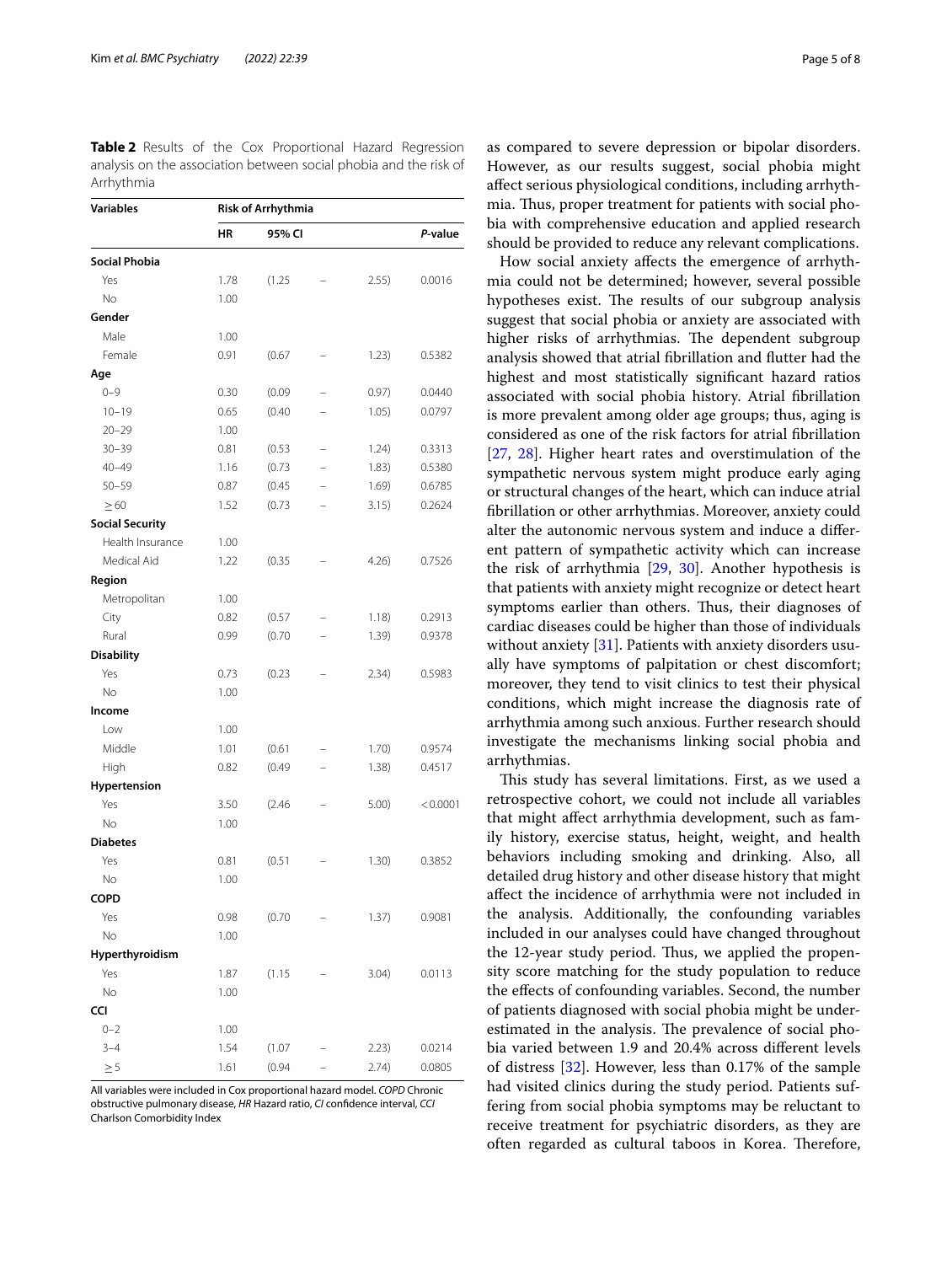

<span id="page-5-1"></span><span id="page-5-0"></span>**Table 3** Subgroup analysis of arrhythmia by ICD-10 code and association with social phobia

|                      | Paroxysmal tachycardia (147) |        |                          |       |      | Atrial fibrillation and flutter (148) |                          |       | Other cardiac arrhythmias (149) |        |                   |      |
|----------------------|------------------------------|--------|--------------------------|-------|------|---------------------------------------|--------------------------|-------|---------------------------------|--------|-------------------|------|
|                      | ΗR                           | 95% CI |                          |       | ΗR   | 95% CI                                |                          |       | ΗR                              | 95% CI |                   |      |
| <b>Social Phobia</b> | 1.07                         | (0.39) | $\overline{\phantom{m}}$ | 2.91) | 2.20 | 1.06                                  | $\overline{\phantom{a}}$ | 4.57) | .83                             | (1.16) | $\qquad \qquad -$ | 2.89 |

All variables in Table [1](#page-3-0) were included in Cox proportional hazard model. The control group who had no social phobia history was used as reference in the model. *HR* Hazard ratio, *CI* Confdence interval

the number of patients with social phobia analyzed could be lower than the actual population with social phobia. Third, the accuracy of diagnostic information may be limited due to the inaccuracy of claims diagnoses, as suggested by a previous study [[33](#page-7-12)]. To enhance diagnosis accuracy, we investigated the primary and secondary diagnostic codes and included both in the analysis. Fourth, we could not evaluate the symptom severity of social anxiety and arrhythmias. As we only defned participants using the ICD-10 codes, we could not assume the severity of the symptoms, and thus, the dose-relationship could not be established. Finally, due to the retrospective nature of the data, causal relationships could not be established. The increased risk of arrhythmia might be a temporal occurrence rather than a causal relationship.

Despite these limitations, our study possesses certain strengths. Although using claims data has its limitations, we used national cohort data, which represented the

general population of Korea. The results of our study can be generalized to the entire population of South Korean individuals or other countries with similar demographic characteristics, and provide a background for the management of social phobia to curb risks of arrhythmia. This study also applied propensity score matching to reduce confounding between patients with social phobia and the control group. Moreover, since we only included patients with new-onset social phobia, this study provides additional evidence that new-onset social phobia is a risk factor for arrhythmia.

## **Conclusion**

In conclusion, this was the frst study to identify the relationship between the history of social phobia and the risk of arrhythmia among a South Korean national representative cohort. Individuals diagnosed with social phobia are at 1.84 times higher risk of arrhythmia. Furthermore,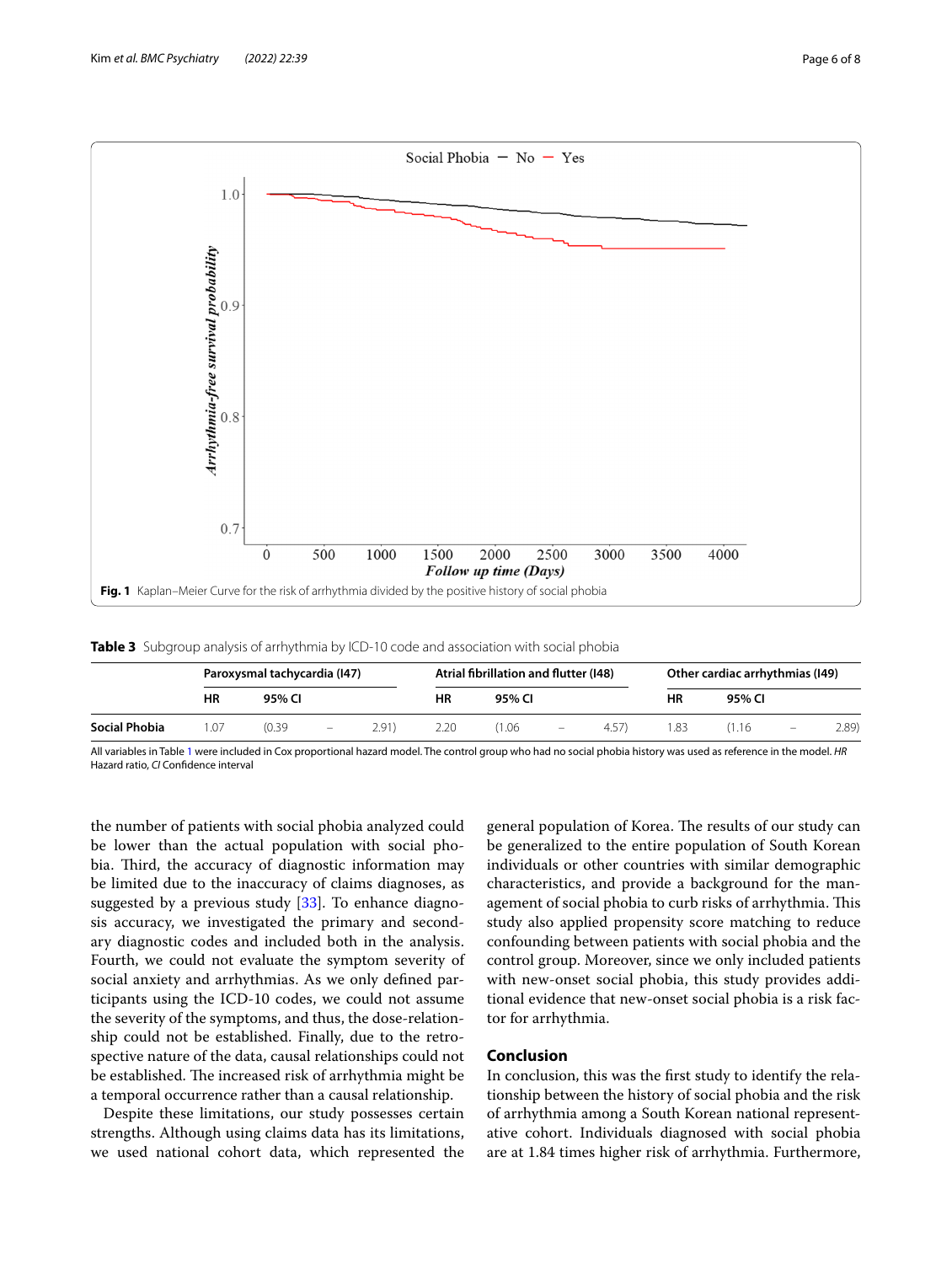atrial fbrillation and futter are most strongly associated with social phobia. While risks presented by social phobia are often underestimated as it is easy to avoid relevant triggering situations, proper treatment may prevent the elevation of arrhythmia risks. Further research using prospective designs to assess the causality of social phobiainduced arrhythmia in a controlled environment should be conducted to validate these fndings.

#### **Acknowledgements**

This work was supported by the Korea Medical Device Development Fund grant funded by the Korea government (the Ministry of Science and ICT, the Ministry of Trade, Industry and Energy, the Ministry of Health & Welfare, the Ministry of Food and Drug Safety)(Project number: 9991006766, KMDF\_PR\_20200901\_0093).

#### **Authors' contributions**

H.K. and W.J. had full access to all the data in the study and take responsibility for the integrity of data and accuracy of data analysis. Concept and design were done by H.K. and S-I.J. Acquisition, analysis, and interpretation of data were done by H.K., S.H.K, and W.J. Drafting of the manuscript was done by H.K. Critical revision of the manuscript for important intellectual content was done by Y.K., E-C.P., and S-I.J. Statistical analysis was done by H.K., W.J., and Y.K. Psychiatric consultation was done by J.S.R, J.H.S. and J-H.S. Supervision was done by E-C.P. and S-I.J. All authors reviewed the manuscript. The author(s) read and approved the fnal manuscript.

#### **Funding**

This work was supported by the Korea Medical Device Development Fund grant, funded by the government of Korea (the Ministry of Science and ICT; the Ministry of Trade, Industry and Energy; the Ministry of Health & Welfare; and the Ministry of Food and Drug Safety; Project Number: KMDF\_PR\_20200901\_0093, 9991006766). The funding sources had no role in the design and conduct of the study; collection, management, analysis, and interpretation of the data; preparation, review, or approval of the manuscript; or the decision to submit the manuscript for publication.

#### **Availability of data and materials**

The Korean National Health Insurance Service–National Sample Cohort is a public, open-access database. It is based on the health insurance claim data of all Koreans, and the sample cohort is available for public purposes and scientifc research. The authors do not have permission to share these data. The sample cohort data are available after acceptance of approval for use by the national health insurance service. [\(https://nhiss.nhis.or.kr/bd/ab/bdaba](https://nhiss.nhis.or.kr/bd/ab/bdaba000eng.do) [000eng.do\)](https://nhiss.nhis.or.kr/bd/ab/bdaba000eng.do).

### **Declarations**

#### **Ethics approval and consent to participate**

We assert that all procedures contributing to this work comply with the ethical standards of the relevant national and institutional committees on human experimentation and with the Helsinki Declaration of 1975, as revised in 2008. As the NHIS-NSC data do not contain any identifying information, the study was approved as exempt by the Institutional Review Board of Yonsei University's Health System (4–2021-0155). Since we used the de-identifed these data, the need for informed consent was waived by the Institutional Review Board of Yonsei University's Health System (4–2021-0155).

#### **Consent for publication**

Not applicable.

#### **Competing interests**

The authors declare that they have no competing interests.

#### **Author details**

<sup>1</sup> Department of Preventive Medicine & Institute of Health Services Research, Yonsei University College of Medicine, 50 Yonsei-ro, Seodaemun-gu,

Seoul 03722, Republic of Korea. <sup>2</sup>Institute of Health Services Research, Yonsei University, Seoul, Republic of Korea.<sup>3</sup> Institute of Behavioral Science in Medicine, Yonsei University, Seoul, Republic of Korea. 4 Department of Psychiatry, Yonsei University College of Medicine, Seoul, Republic of Korea.<sup>5</sup> Department of Public Health, Graduate School, Yonsei University, Seoul, Republic of Korea. 6 <sup>6</sup>Department of Hospital Administration, Graduate School of Public Health, Yonsei University, Seoul, Republic of Korea.

## Received: 10 August 2021 Accepted: 4 January 2022

#### **References**

- <span id="page-6-0"></span>1. Härter MC, Conway KP, Merikangas KR. Associations between anxiety disorders and physical illness. Eur Arch Psychiatry Clin Neurosci. 2003;253(6):313–20.
- 2. van't Land H, Verdurmen J, Ten Have M, van Dorsselaer S, Beekman A, de Graaf R. The association between arthritis and psychiatric disorders; results from a longitudinal population-based study. J Psychosom Res. 2010;68(2):187–93.
- 3. Becker E, Orellana Rios CL, Lahmann C, Rücker G, Bauer J, Boeker M. Anxiety as a risk factor of Alzheimer's disease and vascular dementia. Br J Psychiatry. 2018;213(5):654–60.
- <span id="page-6-1"></span>Santabárbara J, Lipnicki DM, Villagrasa B, Lobo E, Lopez-Anton R. Anxiety and risk of dementia: systematic review and meta-analysis of prospective cohort studies. Maturitas. 2019;119:14–20.
- <span id="page-6-2"></span>5. Clarke DM, Currie KC. Depression, anxiety and their relationship with chronic diseases: a review of the epidemiology, risk and treatment evidence. Med J Aust. 2009;190:S54–60.
- 6. Whyte EM, Mulsant BH. Post stroke depression: epidemiology, pathophysiology, and biological treatment. Biol Psychiatry. 2002;52(3):253–64.
- <span id="page-6-3"></span>7. Zhang Y, Chen Y, Ma L. Depression and cardiovascular disease in elderly: current understanding. J Clin Neurosci. 2018;47:1–5.
- <span id="page-6-4"></span>8. Celano CM, Daunis DJ, Lokko HN, Campbell KA, Huffman JC. Anxiety disorders and cardiovascular disease. Curr Psychiatry Rep. 2016;18(11):101.
- <span id="page-6-5"></span>9. Reiner IC, Tibubos AN, Werner AM, Ernst M, Brähler E, Wiltink J, et al. The association of chronic anxiousness with cardiovascular disease and mortality in the community: results from the Gutenberg health study. Sci Rep. 2020;10(1):12436.
- <span id="page-6-6"></span>10. Barger SD, Sydeman SJ. Does generalized anxiety disorder predict coronary heart disease risk factors independently of major depressive disorder? J Afect Disord. 2005;88(1):87–91.
- 11. Machado S, Sancassiani F, Paes F, Rocha N, Murillo-Rodriguez E, Nardi AE. Panic disorder and cardiovascular diseases: an overview. Int Rev Psychiatry. 2017;29(5):436–44.
- <span id="page-6-7"></span>12. Tully PJ, Cosh SM, Baune BT. A review of the affects of worry and generalized anxiety disorder upon cardiovascular health and coronary heart disease. Psychol Health Med. 2013;18(6):627–44.
- <span id="page-6-8"></span>13. Brook CA, Schmidt LA. Social anxiety disorder: a review of environmental risk factors. Neuropsychiatr Dis Treat. 2008;4(1):123–43.
- <span id="page-6-9"></span>14. Morrison AS, Heimberg RG. Social anxiety and social anxiety disorder. Annu Rev Clin Psychol. 2013;9:249–74.
- <span id="page-6-10"></span>15. Asnaani A, Richey JA, Dimaite R, Hinton DE, Hofmann SG. A cross-ethnic comparison of lifetime prevalence rates of anxiety disorders. J Nerv Ment Dis. 2010;198(8):551.
- 16. Kessler RC, Chiu WT, Demler O, Walters EE. Prevalence, severity, and comorbidity of 12-month DSM-IV disorders in the National Comorbidity Survey Replication. Arch Gen Psychiatry. 2005;62(6):617–27.
- <span id="page-6-11"></span>17. Stein DJ, Lim CCW, Roest AM, de Jonge P, Aguilar-Gaxiola S, Al-Hamzawi A, et al. The cross-national epidemiology of social anxiety disorder: data from the world mental health survey initiative. BMC Med. 2017;15(1):143.
- <span id="page-6-12"></span>18. Katzelnick DJ, Greist JH. Social anxiety disorder: an unrecognized problem in primary care. J Clin Psychiatry. 2001;62:11–6.
- <span id="page-6-13"></span>19. Lee J, Lee JS, Park S-H, Shin SA, Kim K. Cohort profle: the National Health Insurance Service–National Sample Cohort (NHIS-NSC), South Korea. Int J Epidemiol. 2016;46(2):e15.
- <span id="page-6-14"></span>20. Parsons LS. Performing a 1: N case-control match on propensity score. In: Proceedings of the 29th Annual SAS users group international conference: SAS Institute Cary, NC; 2004. p. e11. Available at [http://www2.sas.](http://www2.sas.com/proceedings/sugi29/165-29.pdf) [com/proceedings/sugi29/165-29.pdf](http://www2.sas.com/proceedings/sugi29/165-29.pdf).